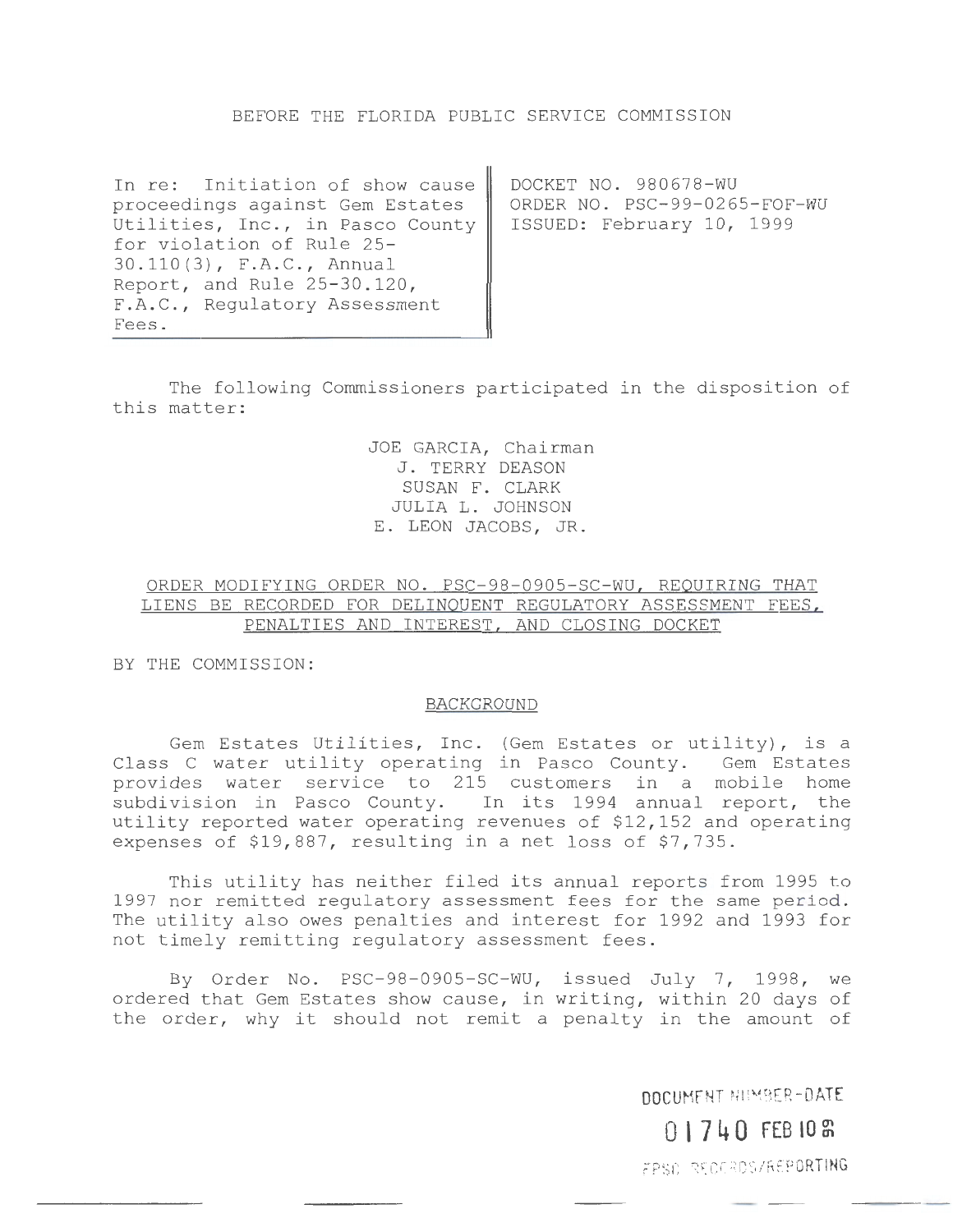\$3,888 (\$2,331 for 777 days x \$3.00 per day for 1995; \$1,326 for 442 days x \$3.00 for 1996; \$231 for 77 days x \$3.00 for 1997) for violation of Rule 25-30.110, Florida Administrative Code, by failing to file its annual reports from 1995 to 1997 and \$399.28 (\$139.50 for 1995; \$142.97 for 1996; \$116.81 for 1997) and interest in the amount of \$271.10 (\$156.24 for 1995; \$91.50 for 1996; \$23.36 for 1997) for violation of Sections 350.113 and 367.145, Florida Statutes, and Rule 25-30.120, Florida Administrative Code, for failure to remit regulatory assessment fees. The utility was also ordered to show cause, in writing, within 20 days of the order, why it should not remit a statutory penalty and interest of \$12.38 for failure to timely remit 1992 and 1993 regulatory assessment fees. Further, Gem Estates was ordered to immediately remit \$1,713.96 (\$558 for 1995, \$571.89 for 1996; and \$584.07 for 1997) in regulatory assessment fees. Gem Estates failed to file a response to the show cause order; thus, the penalties were deemed assessed. We determined that if Gem Estates failed to respond to reasonable collection efforts, the collection of penalties would be referred to the Department of Banking and Finance Office of the Comptroller (Comptroller's Office) for further collection efforts.

We sent two collection letters on August 26, 1998 and September 9, 1998. Pursuant to our Order, our staff began to prepare to transfer this matter to the Comptroller's Office for further collection efforts.

Recently, we prepared to visit the utility to investigate a complaint regarding a disruption in water service and general customer dissatisfaction. We then learned that the Florida Department of Environmental Protection (DEP) has been investigating complaints by customers of the utility for the past two years. According to DEP staff, Gem Estates' electric utilities have been disconnected on three occasions, with the most recent disconnection occurring during the week of December 21, 1998. The Gem Estates Homeowner's Association (Homeowner's Association) has paid the utility's electric bill on the last two occasions in order to continue to receive water service.

Ms. Jacqueline Cahill, president of Gem Estates, has consistently refused certified Commission correspondence (letters dated April 9, 1996, July 26, 1996, July 28, 1997, November 26, 1997, January 5, 1998, May 12, 1998, August 26, 1998 and September 9, 1998). We attempted to send correspondence to Ms. Cahill by<br>first class mail and never received a reply. According to DEP first class mail and never received a reply. staff, Ms. Cahill never responded to Pasco County Department of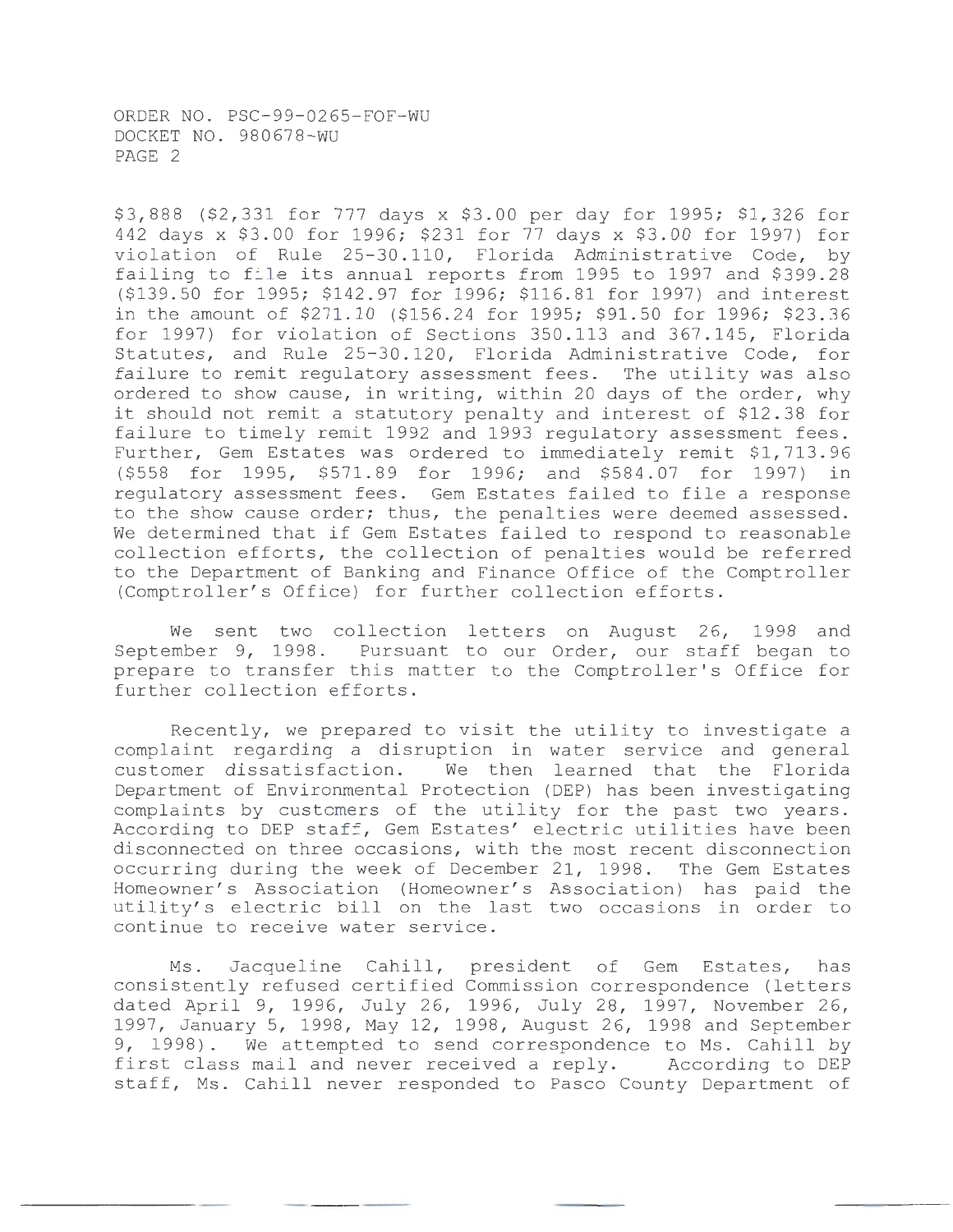Health correspondence. Ms. Cahill stopped communicating with the utility operator, Suncoast, Inc., and has recently refused to pay the operator as well. Ms. Cahill has not responded to DEP's correspondence, nor DEP's attempts to serve her with process for outstanding notices of violation (NOV). DEP was successful with service of process on the last NOV due to the recent disruption of service and filed a petition for an emergency injunction against Ms. Cahill's operation of the utility in circuit court on January 5, 1999. As a part of DEP's prayer for relief, DEP moved the court to find a constructive abandonment of the utility by Ms. Cahill and appoint the Homeowners Association as receiver or order a forced sale of the utility.

### MODIFYING ORDER NO. PSC-98-0905-SC-WU

As stated previously, Jacqueline Cahill, president of the utility, failed to respond to numerous attempts to communicate with her regarding the delinguent annual reports for 1995 to 1997, delinquent regulatory assessment fees, penalties and interest for those same years, as well as penalty and interest for failure to timely remit 1992 and 1993 regulatory assessment fees. Because Ms. Cahill failed to respond to Order No. PSC-98-0905-SC-WU, the penalties were deemed assessed. By that same order, we determined that if Ms. Cahill did not respond to reasonable collection efforts, then this matter would be forwarded to the Comptroller's Office for further collection efforts.

During this same time, DEP issued three NOVs for failing to maintain electricity to operate the utility. According to DEP staff, Ms. Cahill has all but abandoned the operations of the utility, with the utility operator managing the utility without being compensated and the Homeowners Association remitting the last two payments for the utility's electricity bills. DEP then issued its final NOV for the latest disruption of service and for failing to respond to previous NOVs and successfully served Ms. Cahill. DEP moved for an emergency injunction, officially blocking Ms. Cahill from operating the utility and moved that the Circuit Court of Pasco County find a constructive abandonment of the utility by Ms. Cahill and order a forced sale of the system. That hearing is pending.

We believe that no amount of communication from the Commission or other entities will force Ms. Cahill into compliance. Therefore, we modify Order No. PSC-98-0905-SC-WU so that pursuant to Section 367.161, Florida Statutes, the penalty for delinquent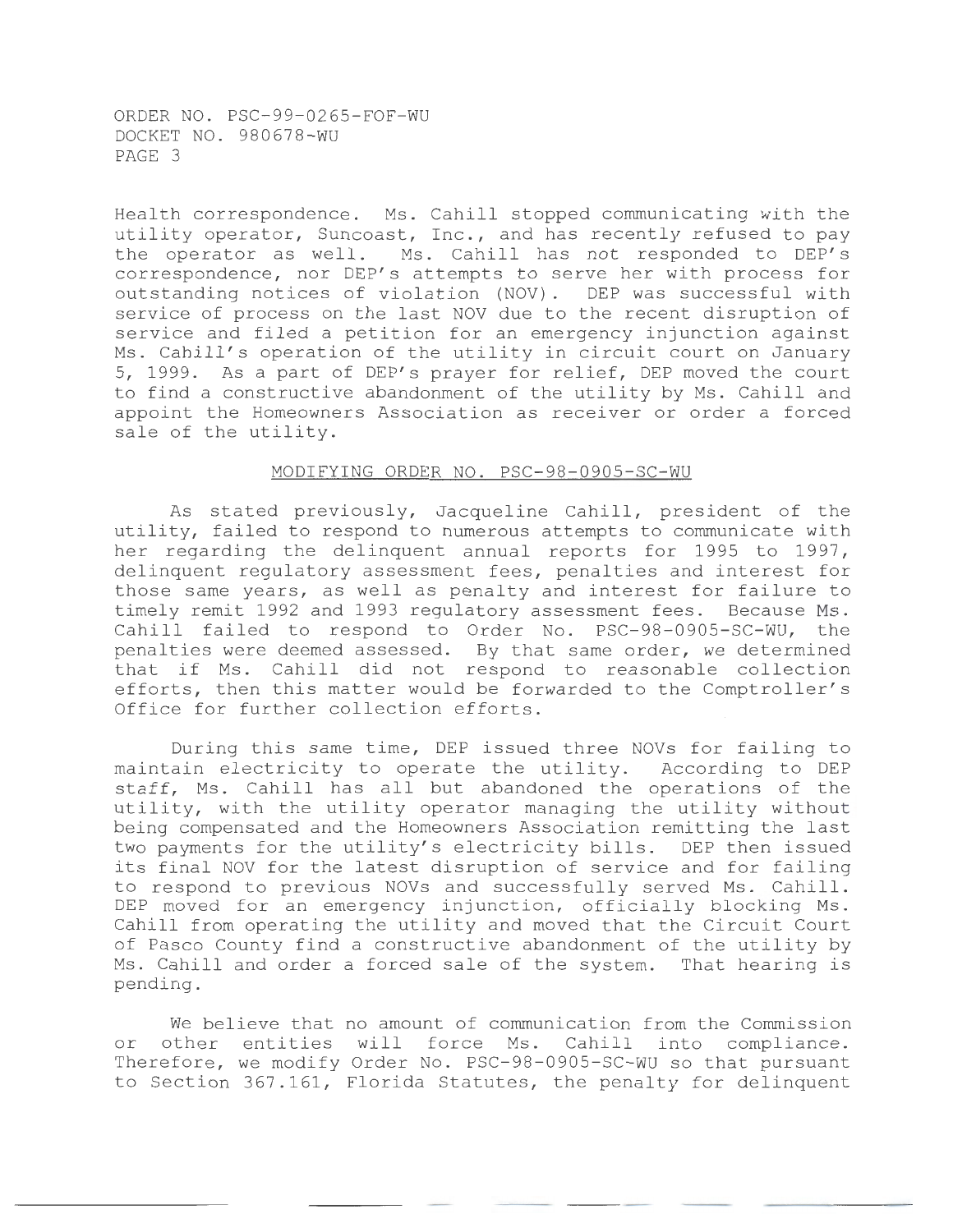annual reports and regulatory assessment fees set forth in that Order, will be a lien on the real and personal property of the utility, enforceable by the Commission as a statutory lien under Chapter 85, Florida Statutes. The proceeds of such lien shall be deposited by the Commission in the General Revenue Fund Unallocated Account.

Further, we modify Order No. PSC-98-0905-SC-WU, so that delinquent regulatory assessment fees will be recorded as a lien on the real and personal property of the utility and its directors, and shall be enforceable as a lien upon being duly recorded with the Clerk of the County Court in Pasco County pursuant to Section 55.10, Florida Statutes. We shall provide notice to the utility and its directors of such lien pursuant to Section 55.10, Florida Statutes. We shall pursue collection efforts as appropriate pursuant to Section 69.041, Florida Statutes. The proceeds of such lien shall be deposited in the Florida Public Service Regulatory<br>Trust Fund, pursuant to Section 350.113, Florida Statutes. The Trust Fund, pursuant to Section 350.113, Florida Statutes. total amount of the liens is \$6,284.72.

This Order is consistent with Order No. PSC-98-1005-SC-WU, issued July 24, 1998, in Docket No. 980729-WU, Initiation of show cause proceedings against A. P. Utilities, Inc., for violation of Rule 25-30.110, F.A.C. Annual Reports, and Rule 25-30.120,F.A.C., Regulatory Assessment Fees. Once the liens have been filed and recorded this docket shall be closed.

Based on the foregoing, it is

ORDERED by the Florida Public Service Commission that the penalties and interest set forth in this Order shall be a lien on the real and personal property of Gem Estates Utilities, Inc., and its directors, Jacqueline Cahill, P.O. Box 1325, Zephyrhills, Florida, 33539-1325, and shall be enforceable by the Commission as a statutory lien under Chapter 85, Florida Statutes. It is further

ORDERED that any payment of penalties shall be deposited in the State General Revenue Fund.

ORDERED that pursuant to Section 55.10, Florida Statutes, this Order shall be recorded as a lien on the real and personal property of Gem Estates Utilities, Inc., and its directors, Jacqueline Cahill, for the amount of the utility's delinquent regulatory assessment fees, and shall be enforceable by the Commission as a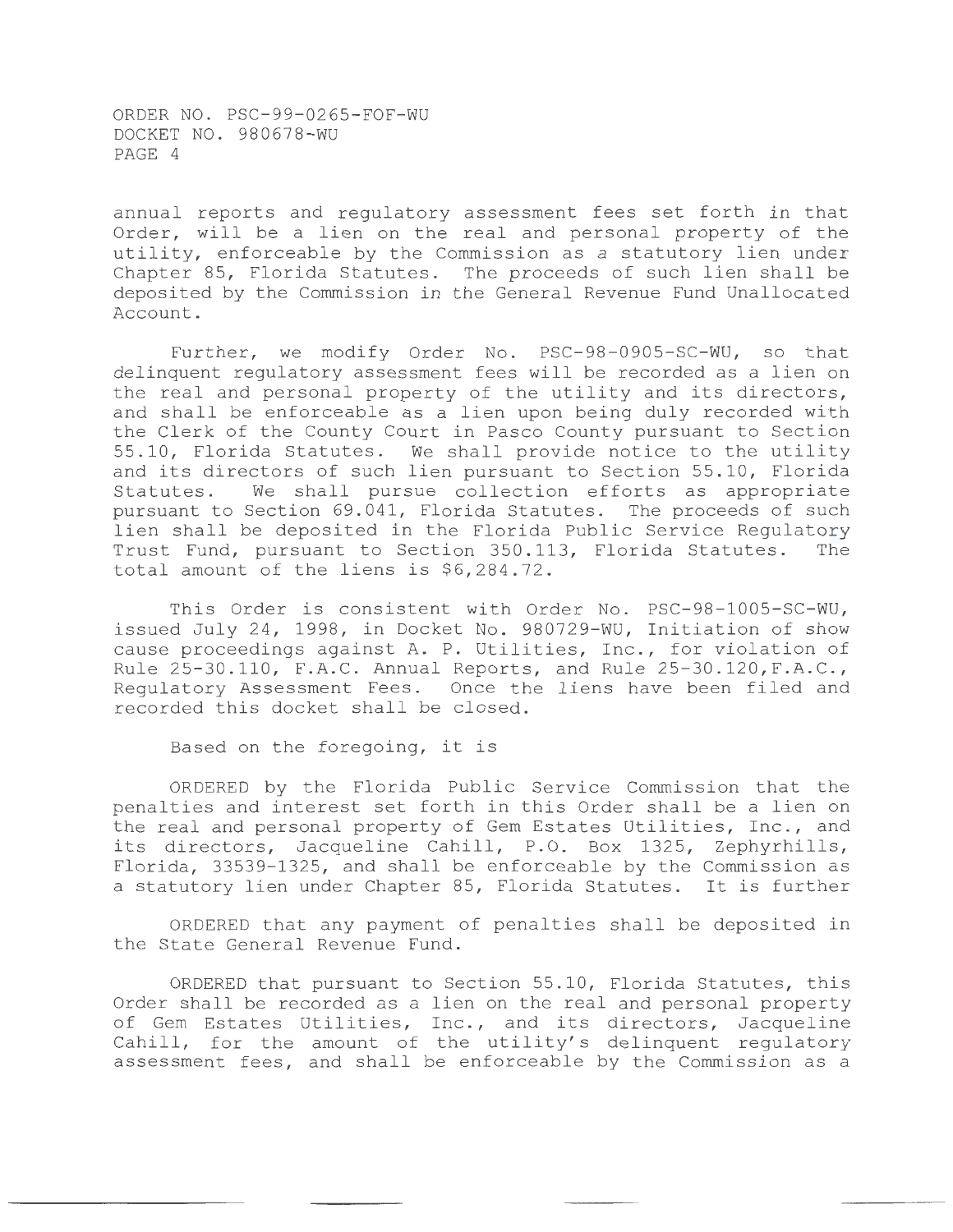lien upon being duly recorded with the Clerk of the County Court in Pasco County, Florida. It is further

ORDERED that any payment or collection of regulatory assessment fees shall be deposited in the Florida Public Service Regulatory Trust Fund, pursuant to Section 350.113, Florida Statutes. It is further

ORDERED that upon filing this Order with the Clerk of the County Court of Pasco County and recording the liens, Docket No. 980678-WU shall be closed administratively.

By ORDER of the Florida Public Service Commission this lOth day of February, 1999.

BLANCA S. BAYO, Director Division of Records and Reporting

( S E A L )

CF/JSB

### NOTICE OF FURTHER PROCEEDINGS OR JUDICIAL REVIEW

The Florida Public Service Commission is required by Section 120.569(1), Florida Statutes, to notify parties of any administrative hearing or judicial review of Commission orders that is available under Sections 120.57 or 120.68, Florida Statutes, as well as the procedures and time limits that apply. This notice should not be construed to mean all requests for an administrative hearing or judicial review will be granted or result in the relief sought.

Any party adversely affected by the Commission's final action in this matter may request: 1) reconsideration of the decision by